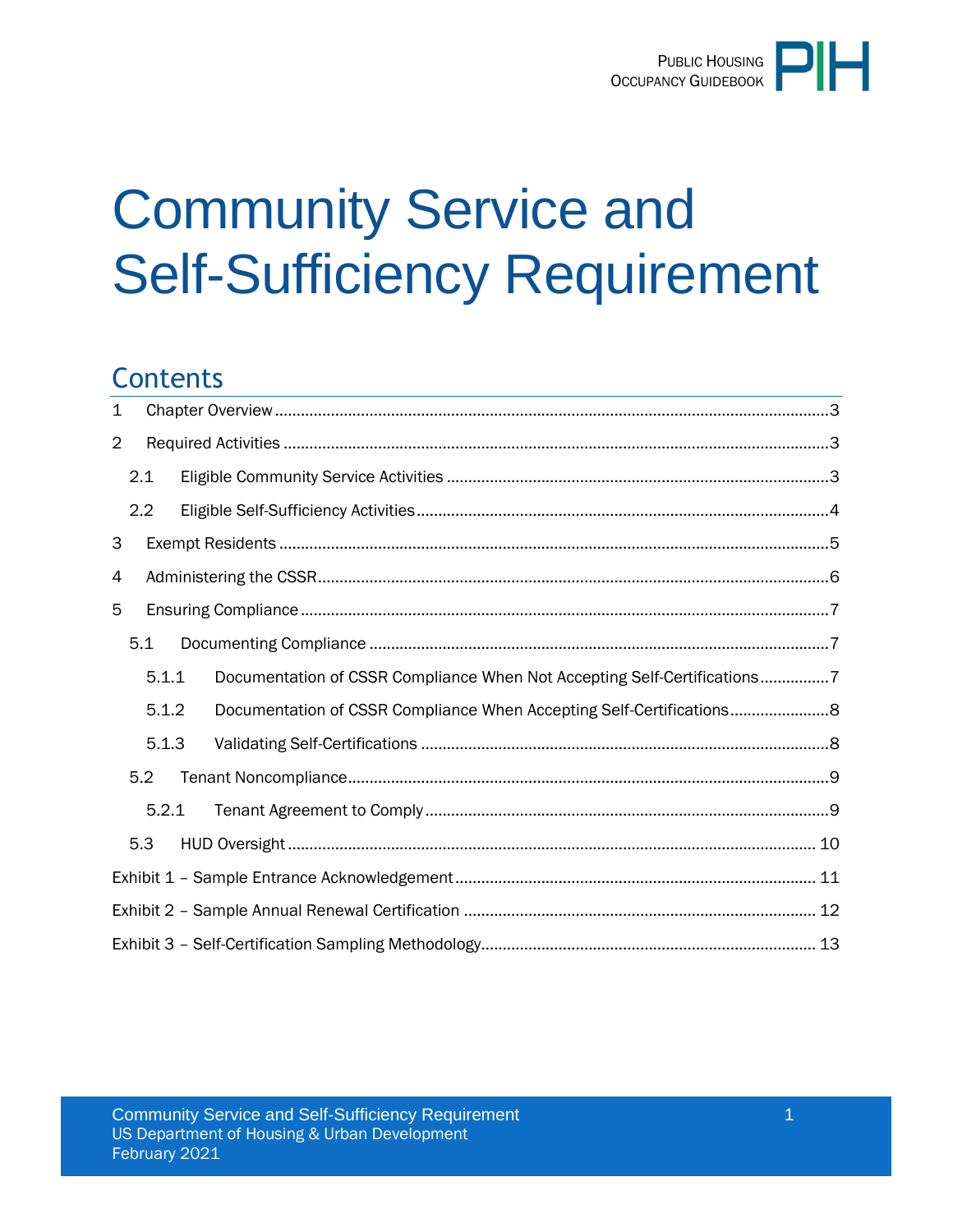

The Coronavirus Aid, Relief and Economic Security (CARES) Act (Public Law 116-136) provides the US Department of Housing and Urban Development (HUD) with broad authority to waive or establish alternative requirements for numerous statutory and regulatory requirements for the Public Housing program. Through Public and Indian Housing (PIH) Notices, HUD established temporary waivers and alternative requirements to be used at the discretion of the PHA and which may provide for flexibilities from some of the statutory and regulatory requirements described in this document. HUD strongly encourages PHAs to utilize any and all waivers and alternative requirements as necessary to keep Public Housing programs operational to the extent practicable during the COVID-19 pandemic.

Please visit [https://www.hud.gov/coronavirus/public\\_housing\\_agencies](https://www.hud.gov/coronavirus/public_housing_agencies) for the latest COVID-19related resources, including relevant PIH Notices.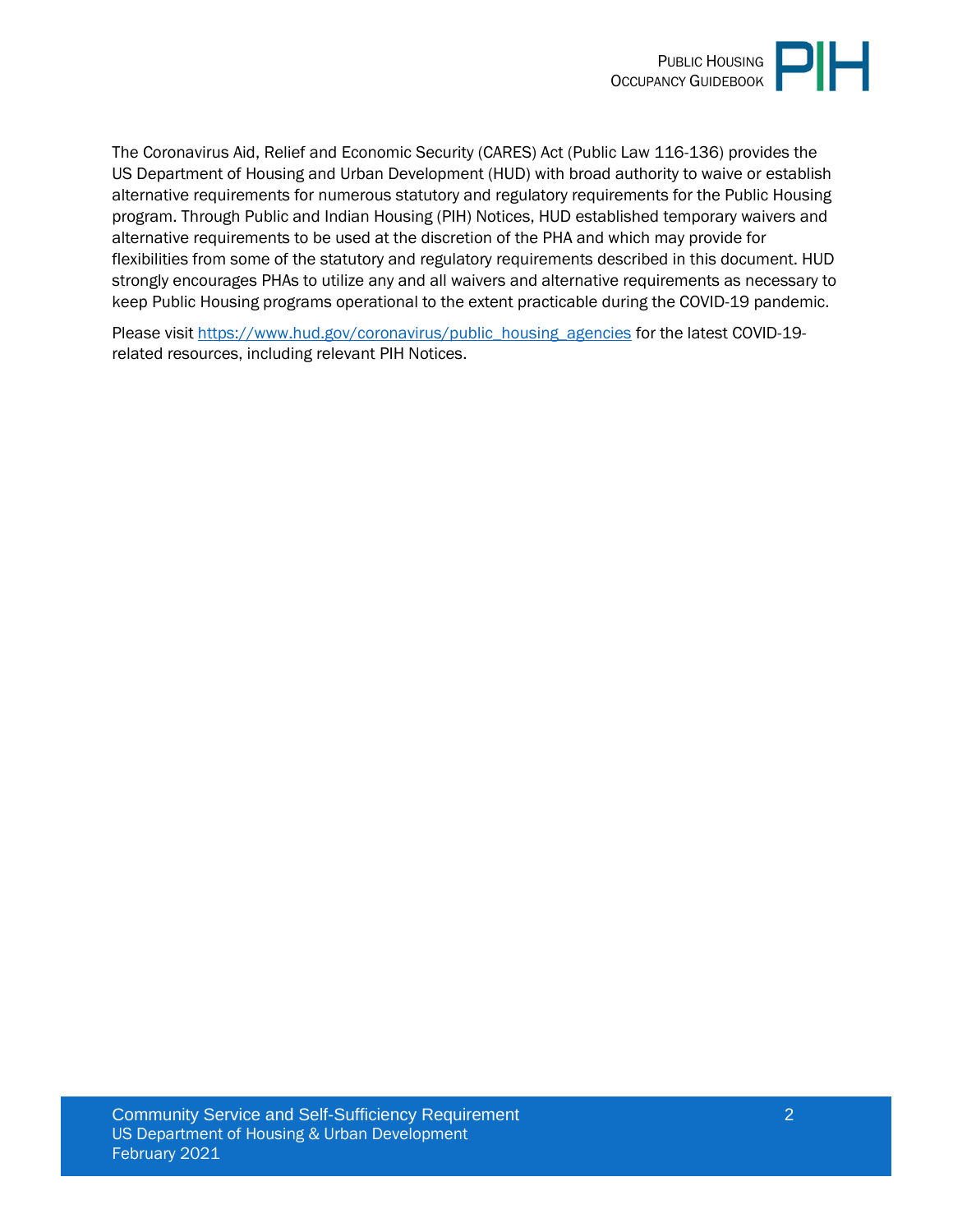

# <span id="page-2-0"></span>1 Chapter Overview

This chapter outlines the U.S. Department of Housing and Urban Development's (HUD) community service and self-sufficiency requirement (CSSR) as authorized by the Quality Housing and Work Responsibility Act of 1998 (P.L. 105-276) and provides guidance to Public Housing Authorities (PHAs) on how to administer the requirement. Specifically, this chapter describes eligible activities, responsibilities of both the PHA and residents, and how PHAs are to document compliance. All PHAs operating a Public Housing Program, including PHAs participating in the Moving to Work demonstration, must comply with the CSSR.

# <span id="page-2-1"></span>2 Required Activities

The CSSR mandates that each non-exempt adult household member (18 years or older) either contribute 8 hours per month of community service or participate in an economic self-sufficiency program for 8 hours per month. The requirement also can be met with a combined 8 hours per month of community service and participation in an economic self-sufficiency program. Hours may be aggregated across the year.<sup>1</sup>

Community service means the performance of voluntary work or duties that are a public benefit, and that serve to improve the quality of life, enhance resident self-sufficiency, or increase resident self-responsibility in the community. Community service is not employment and may not include political activities.<sup>2</sup>

An economic self-sufficiency program means any program designed to encourage, assist, train, or facilitate the economic independence of HUD-assisted families or to provide work for such families. These programs include programs for job training, employment counseling, work placement, basic skills training, education, English proficiency, workfare, financial or household management, apprenticeship, and any program necessary to ready a participant for work (including a substance abuse or mental health treatment program), or other work activities.<sup>3</sup>

# <span id="page-2-2"></span>2.1 Eligible Community Service Activities

Eligible community service activities may include, for example, service at:

- Local public or nonprofit institutions, such as schools, Head Start Programs, before-or after-school programs, childcare centers, hospitals, clinics, hospices, nursing homes, recreation centers, senior centers, adult daycare programs, homeless shelters, feeding programs, food banks (distributing either donated or commodity foods), or clothes closets (distributing donated clothing);
- Nonprofit organizations serving PHA residents or their children, such as: Boy or Girl Scouts, Boys or Girls Club, 4-H Clubs, Police Athletic/Activities League (PAL), organized children's recreation, mentoring,

<sup>1</sup> 24 CFR § 960.603(a)

<sup>2</sup> 24 CFR § 960.601(b) <sup>3</sup> 24 CFR § 5.603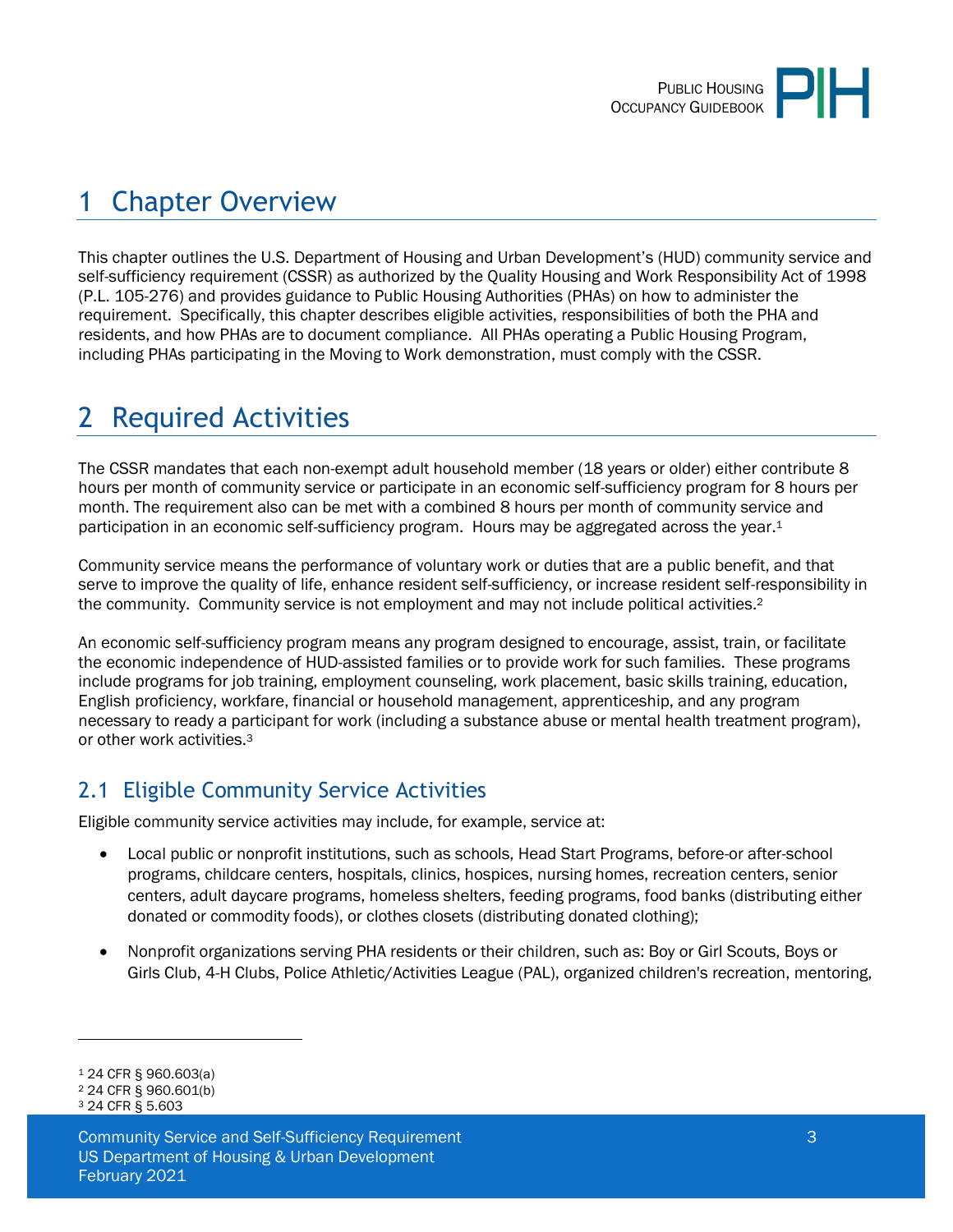or education programs, Big Brothers or Big Sisters, Garden Centers, community clean-up programs, beautification programs;

- Programs funded under the Older Americans Act and Corporation for National and Community Service, such as Green Thumb, Service Corps of Retired Executives, senior meals programs, senior centers, Meals on Wheels, Senior Corps and Foster Grandparents;
- Public or nonprofit organizations dedicated to seniors, youth, children, residents, citizens, special-needs populations or with missions to enhance the environment, historic resources, cultural identities, neighborhoods or performing arts; and,
- PHA housing to improve grounds or provide gardens (so long as such work does not alter the PHA's insurance coverage); or work through resident organizations to help other residents with problems, including serving on the Resident Advisory Board, outreach and assistance with PHA-run self-sufficiency activities including supporting computer learning centers.

PHAs may form their own policy for accepting community service at profit-motivated entities, volunteer work performed at homes or offices of private citizens, and court-ordered or probation-based work.

PHAs must not substitute community service activity performed by a resident for work ordinarily performed by a PHA employee. However, residents may complete community service on a PHA property or with or through PHA programs to assist with or enhance work done by a PHA employee.<sup>4</sup>

# <span id="page-3-0"></span>2.2 Eligible Self-Sufficiency Activities

Eligible self-sufficiency activities under an economic self-sufficiency program may include, for example: 5

- Job readiness or job training while unemployed;
- Training programs through local One-Stop Career Centers, Workforce Investment Boards (local entities administered through the U.S. Department of Labor), or other training providers;
- Higher education (junior college or college);
- Apprenticeships (formal or informal);
- Substance abuse or mental health counseling;
- Reading, financial and/or computer literacy classes;
- English as a second language and/or English proficiency classes; and
- Budgeting and credit counseling.

PHAs with a Resident Opportunities for Self-Sufficiency (ROSS) Service Coordinators program, Family Self-Sufficiency (FSS) program, or other similar supportive services program may coordinate Individual Training and Services Plans (ITSPs) with CSSR. The ITSP is a tool to plan, set goals and track movement towards selfsufficiency through education, work readiness and other supportive services such as health, mental health

<sup>4</sup> 24 CFR § 960.609 <sup>5</sup> See 24 CFR § 5.603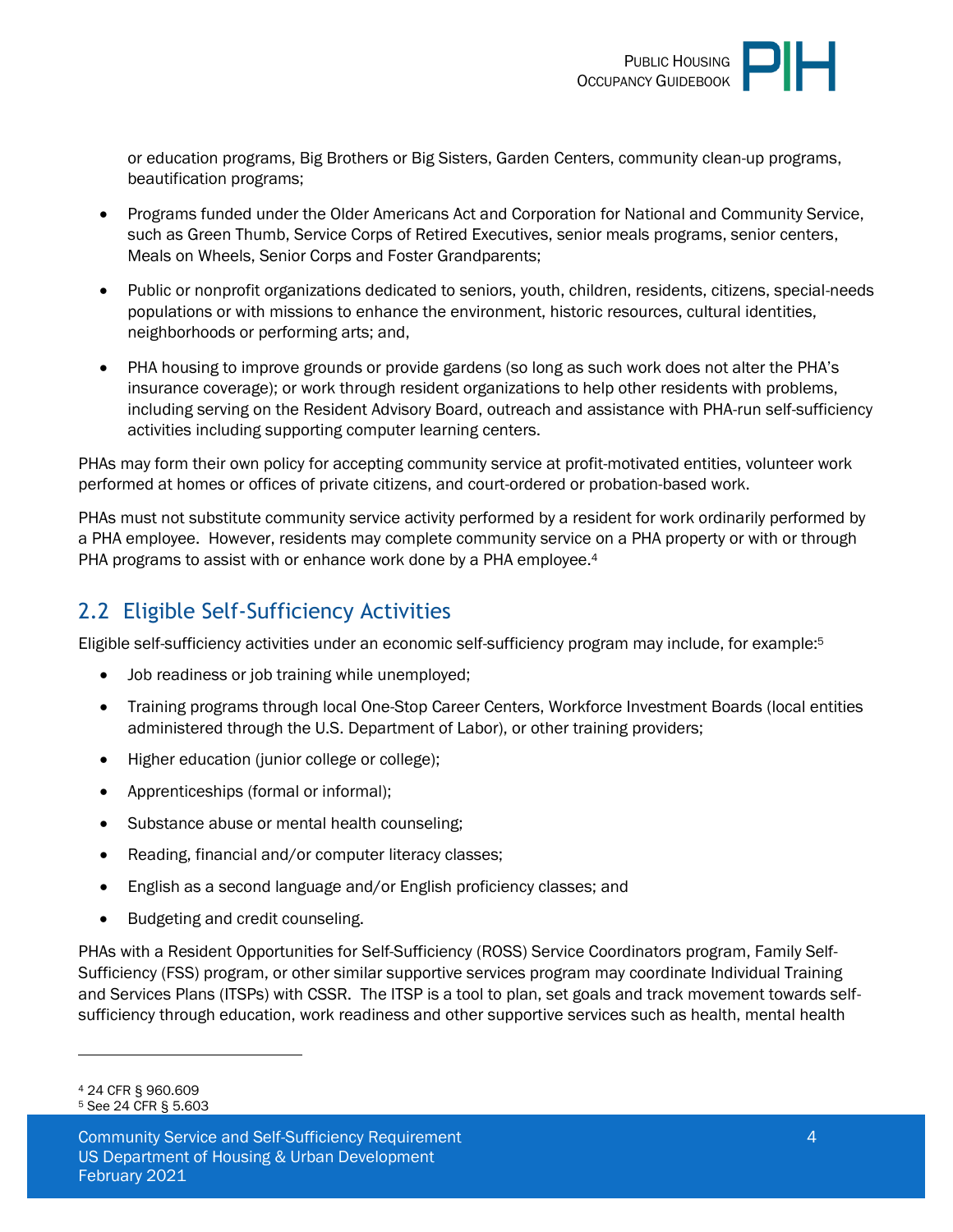

and work supports. Specific CSSR activities may be included in ITSPs to enhance a person's progress towards self-sufficiency. Regular meetings with PHA coordinators may satisfy CSSR activities; ROSS or other PHA Service Coordinators or FSS Program Coordinators may verify CSSR hours within individual monthly logs.

# <span id="page-4-0"></span>3 Exempt Residents

PHAs are required to set out in their Admission and Continued Occupancy Policy (ACOP) how the PHA determines if an individual is exempt from the CSSR and the documentation needed to support the exemption. Exemptions for adult residents include persons who are: 6

- 62 years or older;
- Blind or disabled,<sup>7</sup> and who certify that, because of this disability, she or he is unable to comply with the service provisions, (or is a primary caretaker of such individual);
- Engaged in work activities. In order for an individual to be exempt from the CSSR requirement because he/she is engaged in work activities, the person must be participating in an activity that meets one of the following definitions of "work activity" contained in Section 407(d) of the Social Security Act:<sup>8</sup>
	- o Unsubsidized employment;
	- o Subsidized private sector employment;
	- o Subsidized public sector employment;
	- $\circ$  Work experience (including work associated with the refurbishing of publicly assisted housing) if sufficient private sector employment is not available;<sup>9</sup>
	- o On-the-job-training;
	- o Job search and job readiness assistance;
	- o Community service programs;
	- $\circ$  Vocational educational training (not to exceed 12 months with respect to any individual);
	- o Job skills training directly related to employment;
	- $\circ$  Education directly related to employment, in the case of a recipient who has not received a high school diploma or a certificate of high school equivalency;
	- o Satisfactory attendance at secondary school or in a course of study leading to a certificate of general equivalency, in the case of a recipient who has not completed secondary school or received such a certificate; and
	- $\circ$  The provision of childcare services to an individual who is participating in a community service program;

<sup>6</sup> 24 CFR § 960.601(b)

<sup>7</sup> As defined under 42 U.S.C. §§ 416(i)(1); 1382c

<sup>8</sup> 42 U.S.C. § 607(d)

<sup>9</sup> Work experience is not defined in Section 407(d) of the Social Security Act. PHAs may describe work experience in their policies. For reference, the Departments of Health and Human Services and Labor have defined work experience through regulation at 45 CFR § 261.2 and 20 CFR § 663.200(b), respectively.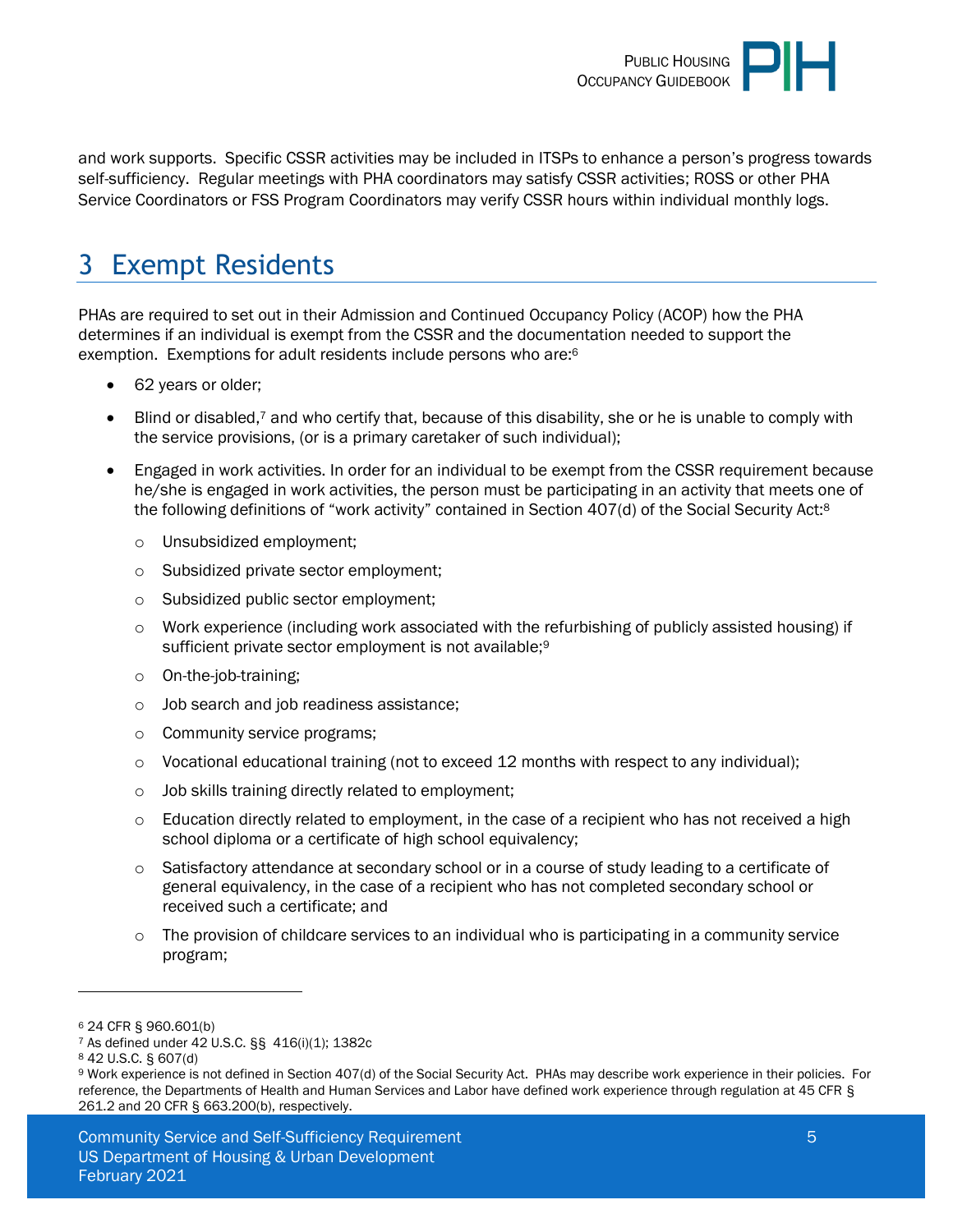

- Currently meeting requirements under a State program funded under part A of title IV of the Social Security Act<sup>10</sup> or under any other welfare program of the State in which the PHA is located including a State-administered Welfare-to-Work program; or,
- Members of a family receiving assistance, benefits, or services under a State program funded under part A of title IV of the Social Security Act,<sup>11</sup> or under any other welfare program of the State in which the PHA is located, including a State-administered Welfare-to-Work program, and has not been found by the State or other administering entity to be in noncompliance with such a program.

PHAs are encouraged to use 30 hours per week as the minimum number of hours for a work activity as described in Section 407(d) of the Social Security Act and implementing regulations.12 PHAs may use reasonable guidelines in clarifying this statutory list of work activities in coordination with the applicable Temporary Assistance to Needy Families (TANF) agency, as appropriate.

PHAs must describe in the CSSR policy the process to determine which family members are exempt from the requirement, as well as the process for determining any changes to the exempt status of the family member.<sup>13</sup> When a non-exempt person becomes exempt or when an exempt person becomes non-exempt, it is his or her responsibility to report this to the PHA as soon as possible and to provide documentation, as necessary. PHAs make the final determination whether to grant an exemption from the community service requirement. If a family member does not agree with the PHA's determination, the family member may dispute the decision through the PHA's Grievance Procedures.<sup>14</sup>

# <span id="page-5-0"></span>4 Administering the CSSR

PHAs must develop a local policy for administration of the CSSR for public housing residents within the ACOP.<sup>15</sup> The PHA's policy must describe:<sup>16</sup>

- How the PHA determines which family members are subject to the requirement and which members are exempt;
- The PHA's process for determining any changes to the exempt or non-exempt status of family members; and
- How the PHA administers the requirement and determines compliance.

Other elements of the CSSR policy may include, for example:

- Requirements for non-exempt family members;
- Whether the person must have maintained exempt status continuously throughout the year to be determined exempt;
- Actions the PHA may take if a person's status changes;

- <sup>12</sup> 45 CFR § 261.31(a)(1) <sup>13</sup> 24 CFR § 960.605(c)(1)
- <sup>14</sup> 24 CFR § 960.607(b)(2)(iii)
- <sup>15</sup> 24 CFR § 960.605(a)

<sup>10</sup> 42 U.S.C. § 601 et seq.

<sup>11</sup> 42 U.S.C. § 601 et seq.

<sup>16</sup> 24 CFR §§ 960.605(a) and 960.605(c)(1)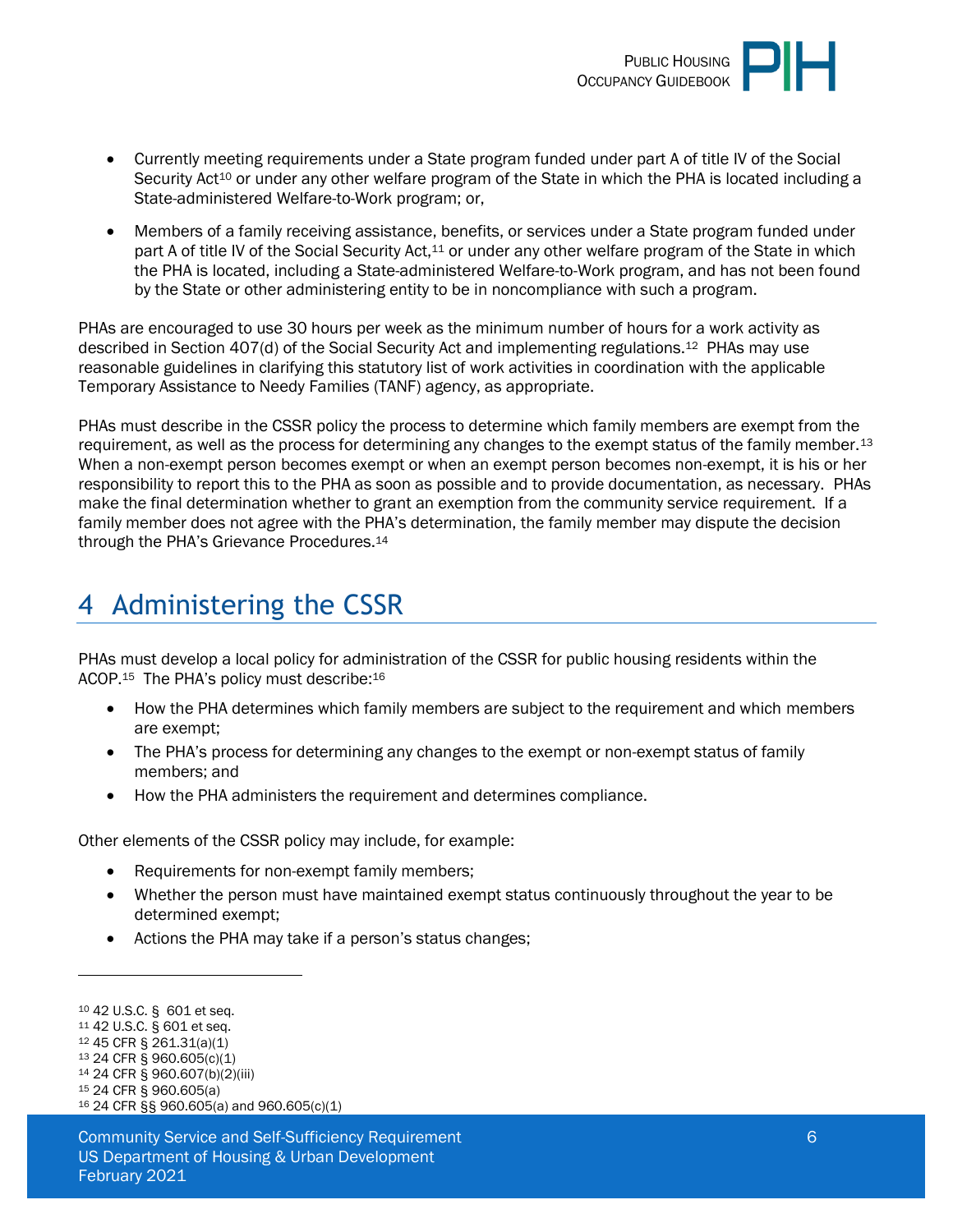

- PHA responsibilities in administering the requirement;
- Eligible activities; and
- Compliance review process, including whether the PHA will permit self-certifications.

PHAs must provide the family a copy of the CSSR policy describing, at a minimum, the service requirement, the process for claiming exempt status and how the PHA will verify compliance.<sup>17</sup> HUD recommends that the PHA provide the policy at initial application and secure certification of receipt as shown in Exhibit 1.

PHAs may administer qualifying community service and self-sufficiency activities directly or make the activities available to residents through a contractor or partnership with qualifying organizations (including resident organizations), community agencies, or institutions.<sup>18</sup> In administering the CSSR, a PHA may provide names and contacts of agencies offering opportunities for residents to fulfill their community service obligations. PHAs also may choose to coordinate with social service agencies, local schools and human service offices to develop a referral list of names and agency contacts. PHAs that administer a ROSS or FSS program may wish to engage the Program Coordinating Committee in this endeavor. HUD encourages PHAs to create agreements with local organizations, including faith-based and community organizations, which may allow local organizations to advertise their programs, assist with transportation, childcare or other barriers to CSSR attainment and verify hours within individual monthly logs.

# <span id="page-6-0"></span>5 Ensuring Compliance

The PHA's CSSR policy will describe how the PHA administers the requirement and determines compliance.<sup>19</sup> As an example, at lease execution or re-examination, some PHAs may require that all adult family members (18 or older):

- Provide documentation, if applicable, that they qualify for an exemption; the PHA will use the documentation to determine whether the tenant is exempt from the CSSR; and
- Sign a certification that they have received and read the policy and understand that if they are not exempt, failure to comply with the community service requirement will result in nonrenewal of their lease.

### <span id="page-6-1"></span>5.1 Documenting Compliance

<span id="page-6-2"></span>5.1.1 Documentation of CSSR Compliance When Not Accepting Self-Certifications PHAs must include in the CSSR policy that exemption/CSSR completion is verified annually by the PHA. At least 30 days before the annual reexamination and/or lease expiration, the PHA reviews family members' exempt or non-exempt status and compliance of non-exempt family members. At each regularly scheduled annual re-examination, each non-exempt family member must provide to the PHA a certification signed by the applicable organization(s) that the family member has performed the qualifying activities over the previous twelve (12) months. If a PHA has not opted to permit tenant self-certifications of compliance with the CSSR, PHAs must obtain third-party verification of CSSR completion administered through outside organizations.

<sup>17</sup> 24 CFR § 960.605(c)

<sup>18</sup> 24 CFR § 960.605(b) <sup>19</sup> 24 CFR § 960.605(a)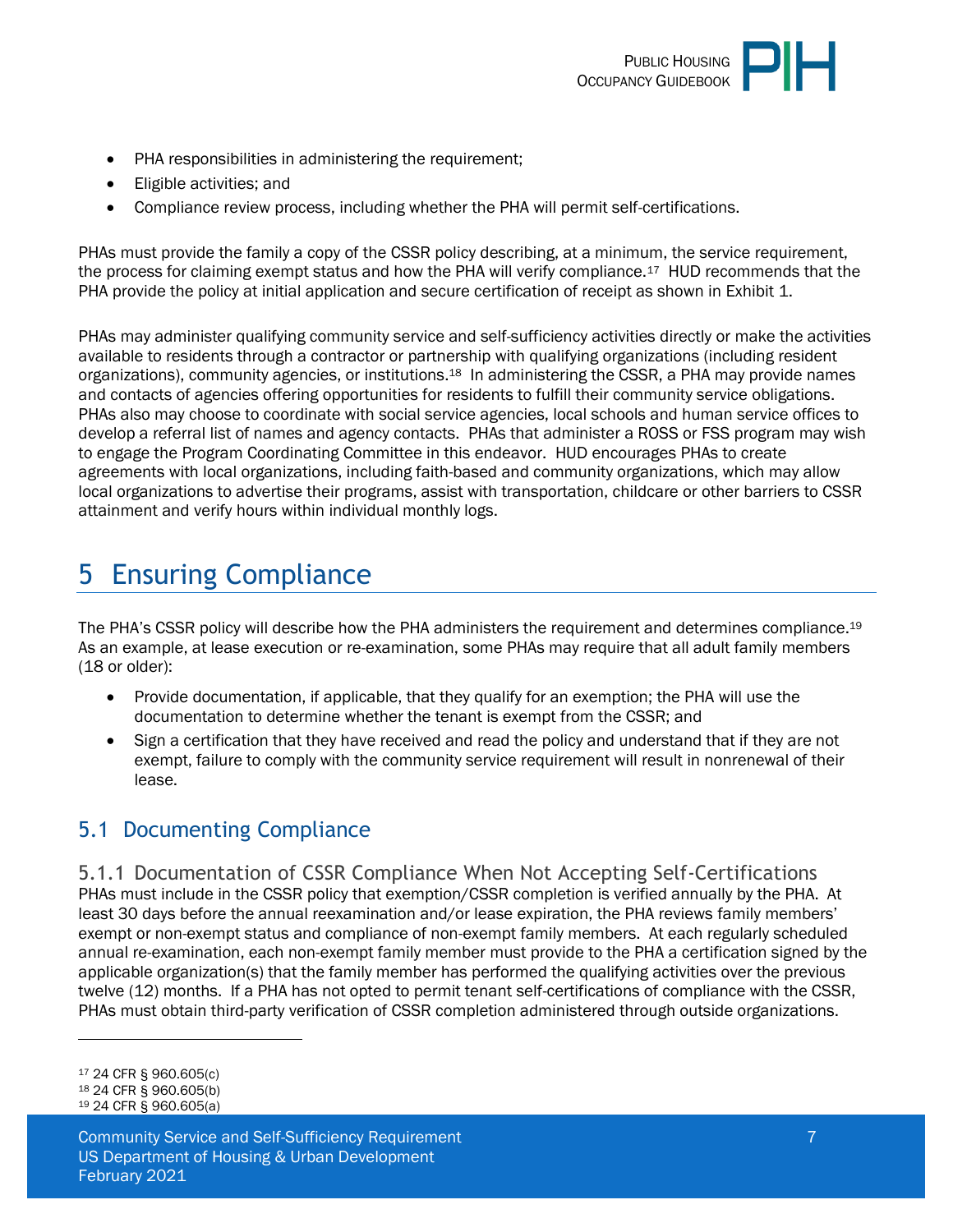

PHAs may develop a standardized form with places for signature confirmation by supervisors, instructors, or counselors certifying the number of hours contributed. Additional supporting documentation may be requested of the resident to verify CSSR participation or exempt status. Copies of the certification forms and supporting documentation must be retained in PHA files.<sup>20</sup>

#### <span id="page-7-0"></span>5.1.2 Documentation of CSSR Compliance When Accepting Self-Certifications

In order to determine compliance with CSSR, at each regularly scheduled annual re-examination, each nonexempt family member must provide a signed self-certification to the PHA that he or she has performed qualifying activities over the previous twelve (12) months.21 If a PHA elects to permit self-certifications, the self-certification must include the following information:<sup>22</sup>

- a statement that the resident has completed the number of hours required and this statement is subject to penalties of perjury;
- a description of the activity (community service or self-sufficiency) that the resident completed;
- the name of the organization or person for which the activity was completed;
- the address of the organization or person; and
- a contact person in the organization or the person for which the activity was completed.

PHAs may develop a standardized form with places for signature confirmation by supervisors, instructors, or counselors certifying the number of hours contributed. Notifying residents of their ability to submit a selfcertification is important if the PHA elects to permit resident self-certifications.

#### <span id="page-7-1"></span>5.1.3 Validating Self-Certifications

A PHA that elects to accept self-certifications must validate a sample of self-certifications with the third-party for whom the resident completed the community service or self-sufficiency activity. The sample of selfcertifications the PHA validates must be a statistically valid, random sample. Exhibit 3 provides the appropriate sampling methodology to be used by a PHA when determining how many self-certifications must be validated annually. For example, a PHA that has a universe of self-certifications of 50 must validate at least 29 of the self-certifications to meet the statistically valid requirement. A PHA with a universe of selfcertifications of 500 must validate 60 self-certifications to meet the statistically valid requirement.<sup>23</sup>

The universe of self-certifications would only include residents that submitted a self-certification, and would not include:

- Residents that are exempt;
- Residents for which a PHA receives third party verification of completion with CSSR; and
- Residents that did not complete the required CSSR.

Because the number of residents subject to the CSSR is constantly in fluctuation due to unit turnover, resident employment, etc., PHA's are to choose a point in time annually to calculate the universe of self-certifications received during the previous 12 months. However, PHAs do not need to wait until the end of the 12-month period to begin validating self-certifications. For example, a PHA that can reasonably determine the expected

<sup>20</sup> 24 CFR § 960.605; 24 CFR § 960.607(a)(1)(i); 2 CFR § 200.333

<sup>21</sup> 24 CFR § 960.605 (c)(3)

<sup>22</sup> 24 CFR § 960.607(a)(2)

<sup>23</sup> 24 CFR § 960.607(a)(3)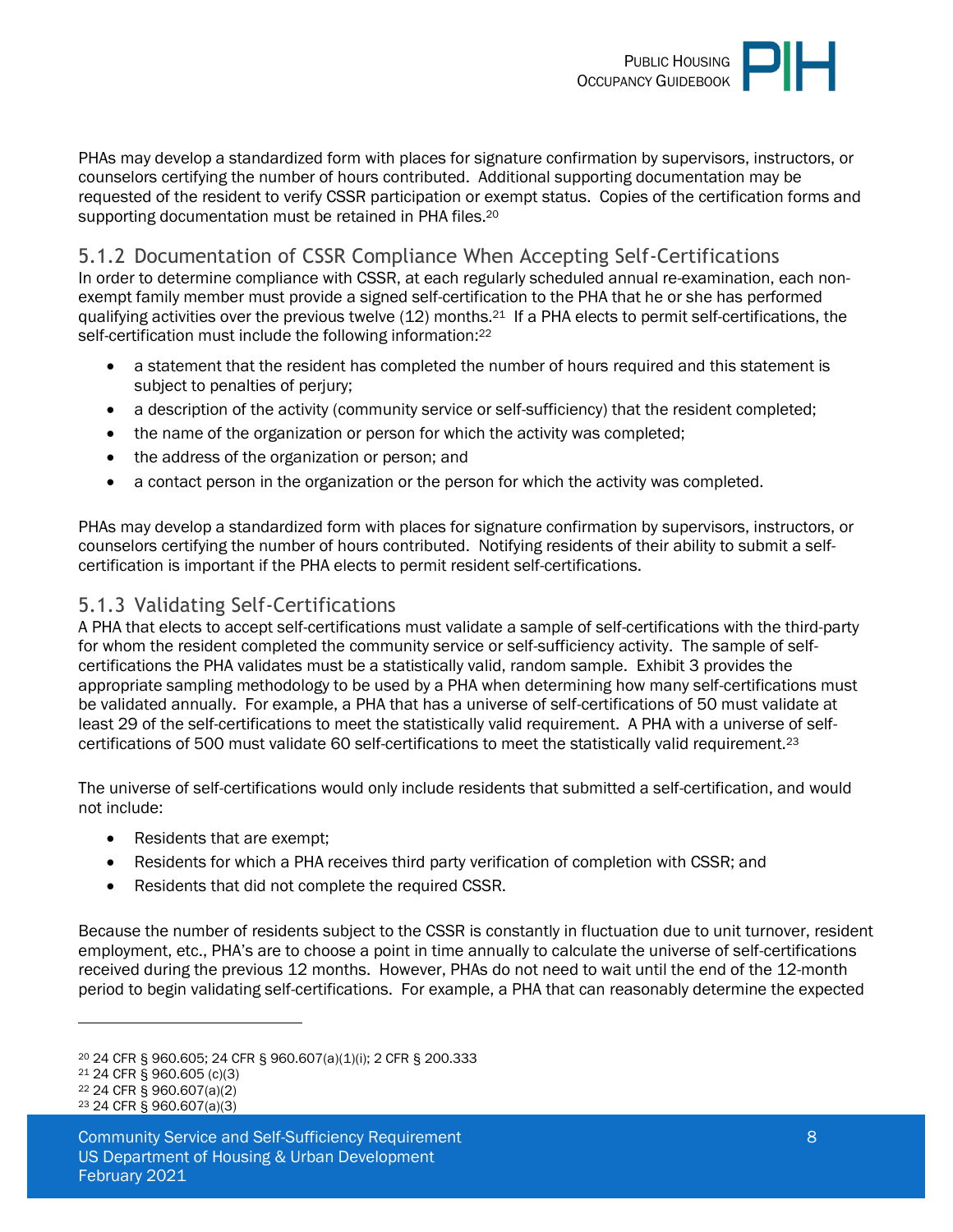

number of self-certifications to be received throughout the 12-month period may validate the appropriate sample of self-certifications during the 12-month period rather than waiting until the end of that time period, subject to any necessary reconciliations once the final universe and sample size is determined.

To validate a self-certification, the PHA must obtain third-party documentation that includes, at a minimum, the name of the organization or person, the hours completed by the resident, a signature from the appropriate staff person within the third-party organization or person and that staff person's contact information.<sup>24</sup> Consistent with the written third-party verification techniques outlined in Notice PIH 2017-12, a PHA may accept third-party generated documentation directly from the third-party or from the resident.

### <span id="page-8-0"></span>5.2 Tenant Noncompliance

PHAs must not evict a family due to CSSR non-compliance.<sup>25</sup> If the PHA finds a tenant is non-compliant with the CSSR or has submitted a fraudulent self-certification, then the PHA must provide written notification to the tenant of the noncompliance which must include:

- A brief description of the finding of non-compliance with the CSSR.
- A statement that the PHA will not renew the lease at the end of the current 12-month lease term unless the tenant enters into a written work-out agreement with the PHA or the family provides written assurance that is satisfactory to the PHA explaining that the tenant or other noncompliant resident no longer resides in the unit.

Additionally, the PHA's notice to the tenant must state that the tenant may request a grievance hearing on the PHA determination, in accordance with 24 CFR Part 966, subpart B, and the tenant may exercise any available judicial remedy to seek timely redress for the PHA's nonrenewal of the lease because of such determination.<sup>26</sup>

#### <span id="page-8-1"></span>5.2.1 Tenant Agreement to Comply

If the tenant or another family member has violated the service requirement, the PHA may not renew the lease upon expiration of the term unless: 27

- The tenant, or other noncompliant family member, enters into a written agreement with the PHA, as prescribed by the PHA, to remedy the noncompliance by completing the additional service hours needed to make up the total number of hours required over the twelve-month term of the new lease, and
- All other nonexempt family members are currently complying with the service requirement or are no longer residing in the unit.

Should a family member refuse to sign a written work-out agreement, or fail to comply with the terms of the work-out agreement, PHAs must initiate termination of tenancy proceedings at the end of the current 12 month lease due to the fact that the family is failing to comply with lease requirements. When initiating termination of tenancy proceedings, the PHA will provide the following procedural safeguards:<sup>28</sup>

<sup>24</sup> 24 CFR § 960.607(a)(2)-(3)

<sup>25</sup> 24 CFR § 960.603(b)

<sup>26</sup> 24 CFR § 960.607(b)

<sup>27</sup> 24 CFR § 960.607(c) <sup>28</sup> See 24 CFR § 966.53(c)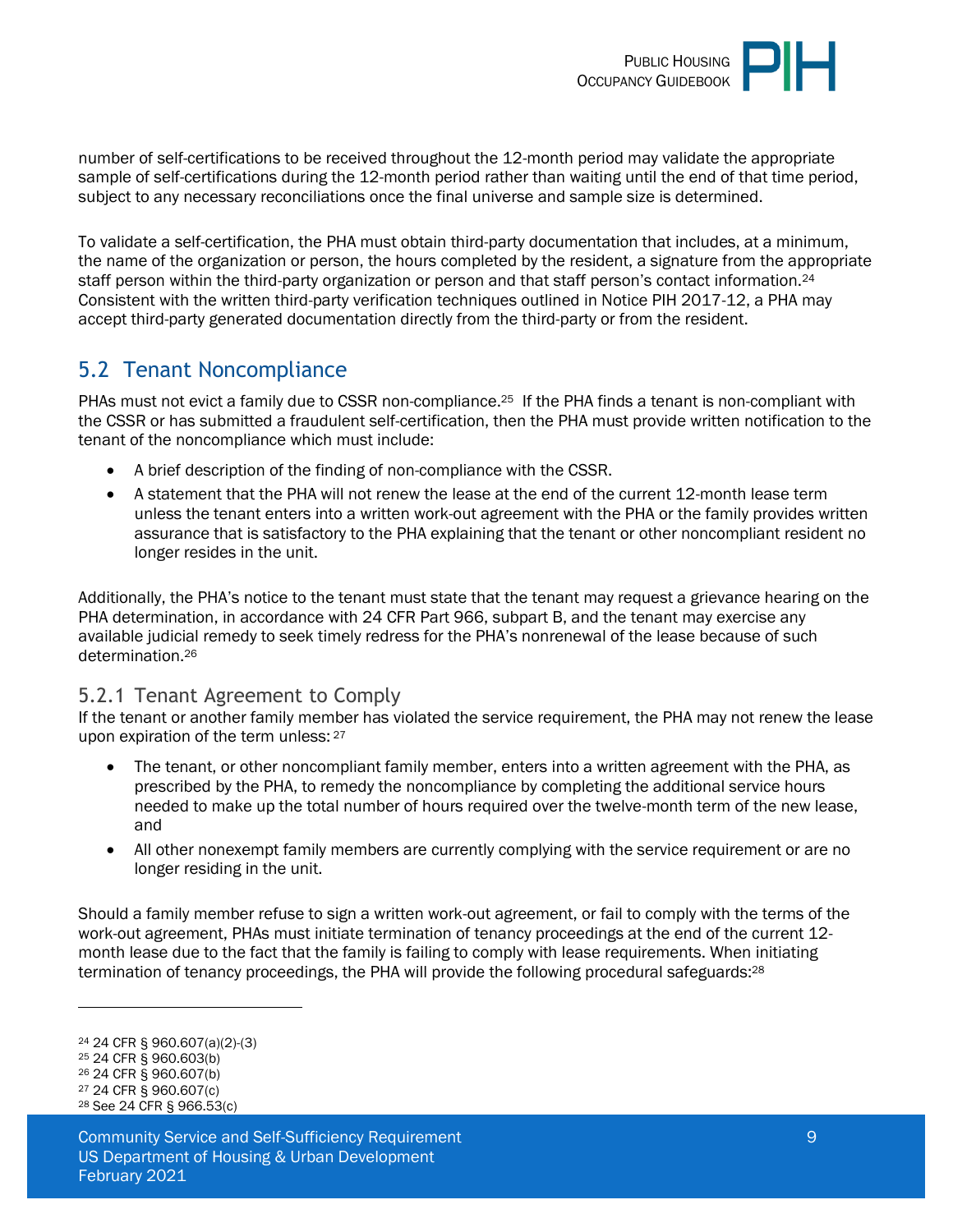

- Adequate notice to the tenant of the grounds for terminating the tenancy and for non-renewal of the lease;
- Right of the tenant to be represented by counsel;
- Opportunity for the tenant to refute the evidence presented by the PHA, including the right to confront and cross-examine witnesses and present any affirmative legal or equitable defense which the tenant may have; and,
- A decision on the merits.

# <span id="page-9-0"></span>5.3 HUD Oversight

HUD will generate and post the Community Service and Self-Sufficiency monitoring report on a quarterly basis based on information collected through PHA submission of the Form HUD-50058 for families in public housing. The Instruction Booklet for Form HUD-50058 contains information on coding CSSR status. At the time of program admission, enter either 3 or 4. At each annual re-examination, enter code 1, 2, or 4.

| <b>HUD-50058 Code</b> | <b>Description</b>                                                   |
|-----------------------|----------------------------------------------------------------------|
|                       | PHA determines resident is not exempt and is in compliance with CSSR |
| $\overline{2}$        | PHA determines resident is not exempt and not complying with CSSR    |
| 3                     | PHA is in the process of verifying CSSR compliance                   |
|                       | PHA determines resident is exempt                                    |
| 5                     | Do not use this code for "not applicable" under any circumstance     |

The CSSR monitoring report includes tenants that have reported Wage or Welfare income on the Form HUD-50058. The monitoring report does not exclude tenants with disabilities. The report will be posted on the Real Estate Assessment Center (REAC) web site and access will be provided to all affected PHAs. The REAC will send an e-mail to each PHA listed on the CSSR report advising them of the content of the report and explaining the steps necessary to make corrections and changes in the Inventory Management System/PIH Information Center (IMS/PIC) as appropriate.

All PHAs are to review the Form HUD-50058 coding reported for CSSR in the IMS/PIC system for their residents and update any that do not conform to these instructions. PHAs must be prepared to supply adequate supporting documentation as described in this section in the case of a review or audit.<sup>29</sup>

Section 6(j)(4)(A) of the United States Housing Act of 1937 provides for sanctions against any PHA failing to comply substantially with any provision of the Act relating to the Public Housing Program. Sanctions include, but are not limited to, terminating, withholding, or reducing assistance payments. These sanctions are applicable to PHAs failing to substantially comply with the CSSR requirement.<sup>30</sup>

<sup>29</sup> 2 CFR § 200.336 <sup>30</sup> See 42 U.S.C. § 1437d(j)(4)(A)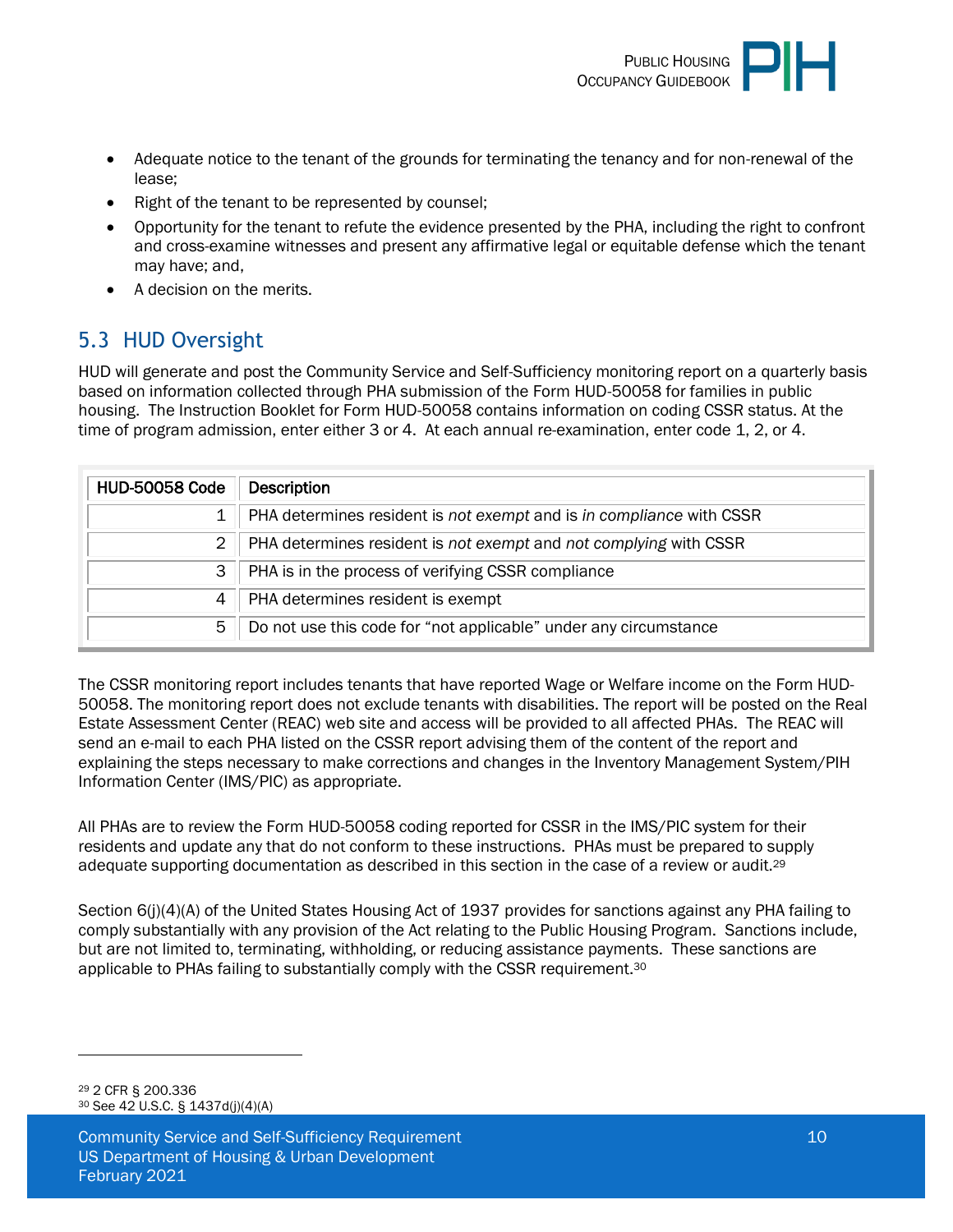

# <span id="page-10-0"></span>Exhibit 1 – Sample Entrance Acknowledgement

### Community Service and Self-Sufficiency Requirement

### Sample Certification for All Adult Household Members

### Entrance Acknowledgement

I have received and read the Community Service and Self-Sufficiency Requirement (CSSR). I understand that as a resident of public housing, I am required by law to contribute eight (8) hours each month of community service or participate in an economic self-sufficiency program if I am not determined to be exempt from the CSSR. I further understand that if I am not exempt, failure to comply with the CSSR is grounds for lease nonrenewal. My signature below certifies that I have received notice of this requirement at the time of initial program participation.

Name:

Signature:

Date of Signature: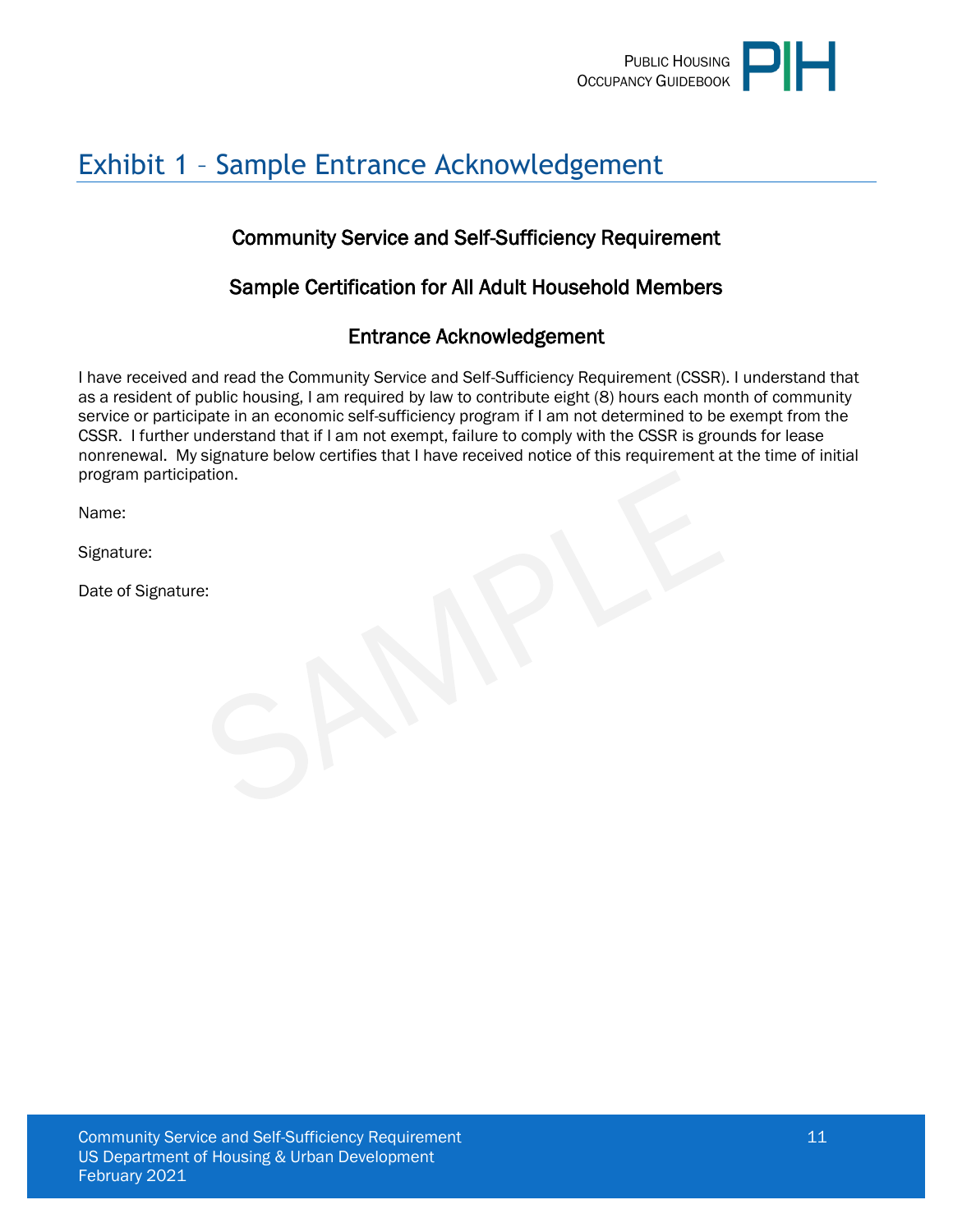

# <span id="page-11-0"></span>Exhibit 2 – Sample Annual Renewal Certification

### Community Service and Self-Sufficiency Requirement

### Sample Certification for All Adult Household Members

### Annual Renewal

I understand that as a resident of public housing, I am required by law to contribute 8 hours each month of community service or participate in an economic self-sufficiency program if I am not exempt from the Community Service and Self-Sufficiency Requirement (CSSR). I further understand that if I am not exempt, failure to comply with the CSSR is grounds for lease nonrenewal. My signature below certifies that I received notice of this requirement at the time of lease renewal.

Name:

Signature:

Date of Signature: